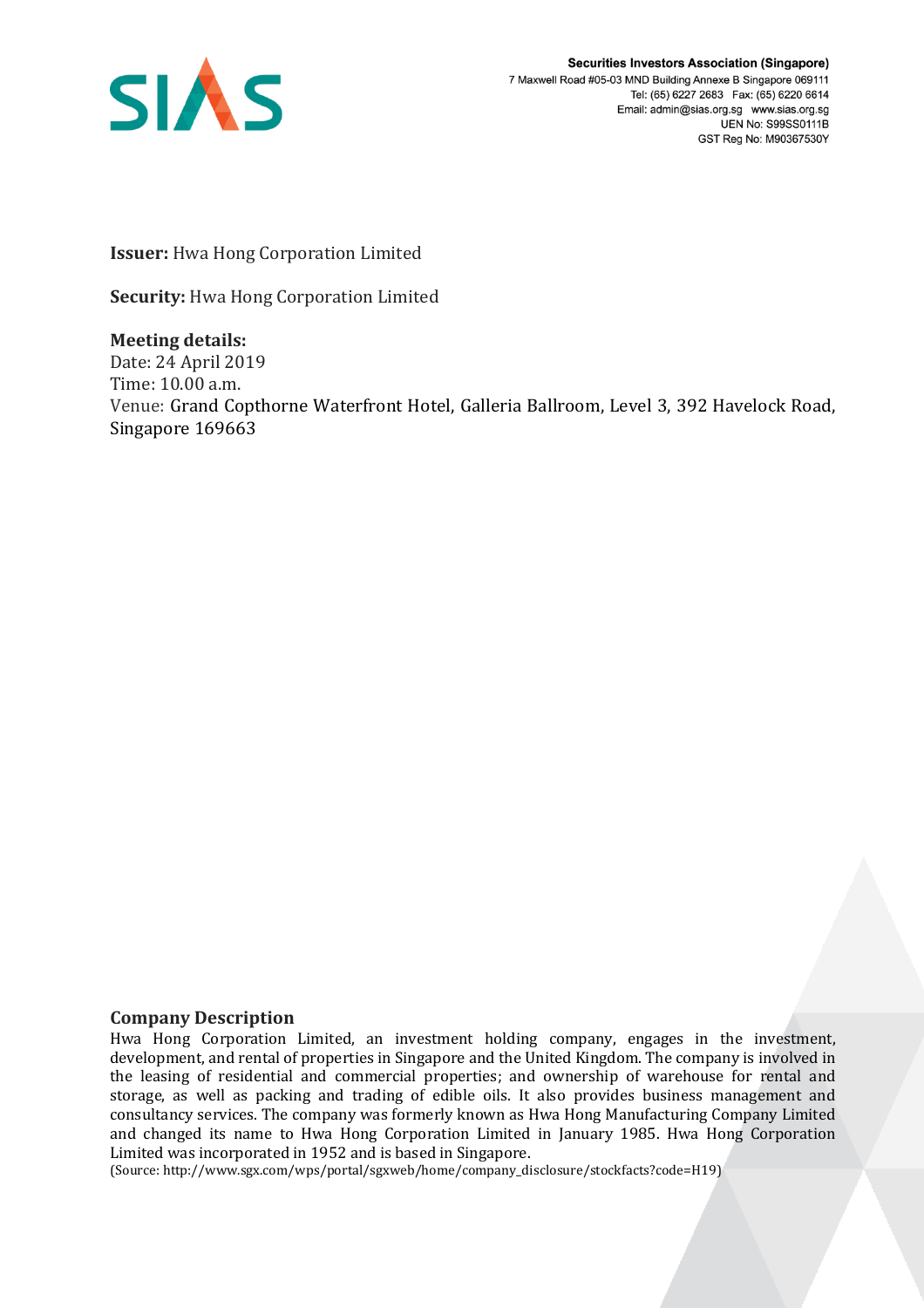

1. Would the board/management provide shareholders with better clarity on the following strategic, operational and financial matters? Specifically:

- **(i) Investments in the United Kingdom:** The group continues to make strategic acquisitions in the UK. For instance, the recent acquisitions of 46 Loman Street in the South Bank and 20 Garrett Street near the Old Street roundabout were added as a long term investment to the group's portfolio. **Given the uncertainty surrounding Brexit, has the board/management re-evaluated the group's strategic investments in the UK? What is the worse case scenario expected from the fall-out of Brexit and how would the group be impacted? Has the board also considered the impact of foreign exchange movements?**
- **(ii) Geographical diversification: Has the board considered if it would be prudent for the group to further diversify into other developed markets, such as key cities in Europe, Japan, Australia/New Zealand and possibly USA?** This would reduce the exposure from the current two main markets of Singapore and United Kingdom. **Furthermore, has the group evaluated the risk/reward of allocating some capital to developing markets/high growth markets?**
- **(iii) Jaguar Listed Property LLC:** In January 2019, the group announced an investment in Jaguar Listed Property LLC, a global real estate securities management company which is registered with the United States Securities and Exchange Commission and specialises in structuring and managing funds and segregated accounts for institutional investors in the United States of America, Europe, Asia and Middle East. **Can management confirm that the investment is made at the General partner level? If so, would the group be also investing in the funds managed Jaguar?**

2. For the financial year ended 30 December 2018, the group recognised fair value losses in investment securities of \$(2.86) million. The group referenced the fall in the STI from 3,402.92 as at 31 December 2017 to 3,068.76 as at 31 December 2018 and the fall in KOSPI Index from 2,467.49 as at 31 December 2017 to 2,041.04 as at 31 December 2018.

As seen from Note 35f (page 145 – Fair values of assets and liabilities: Carrying amounts of financial instruments by categories), equity securities increased to more than \$45 million, out of the group's total equity of \$189 million. The breakdown is shown as follow:

| <b>Equity securities</b>                         |    |            |
|--------------------------------------------------|----|------------|
| At fair value through profit and loss            |    |            |
| - Quoted equity securities (current)             | 20 | 15,747,041 |
| - Debt instruments                               | 20 | 2,679,000  |
| At fair value through other comprehensive income |    |            |
| Quoted equity securities (non-current)           | 20 | 5,256,613  |
| - Quoted non-equity securities (non-current)     | 20 | 3,603,728  |
| - Unquoted equity securities (non-current)       | 20 | 17,938,474 |
|                                                  |    |            |
|                                                  |    | 45.224,856 |
|                                                  |    |            |

(Source: Company annual report)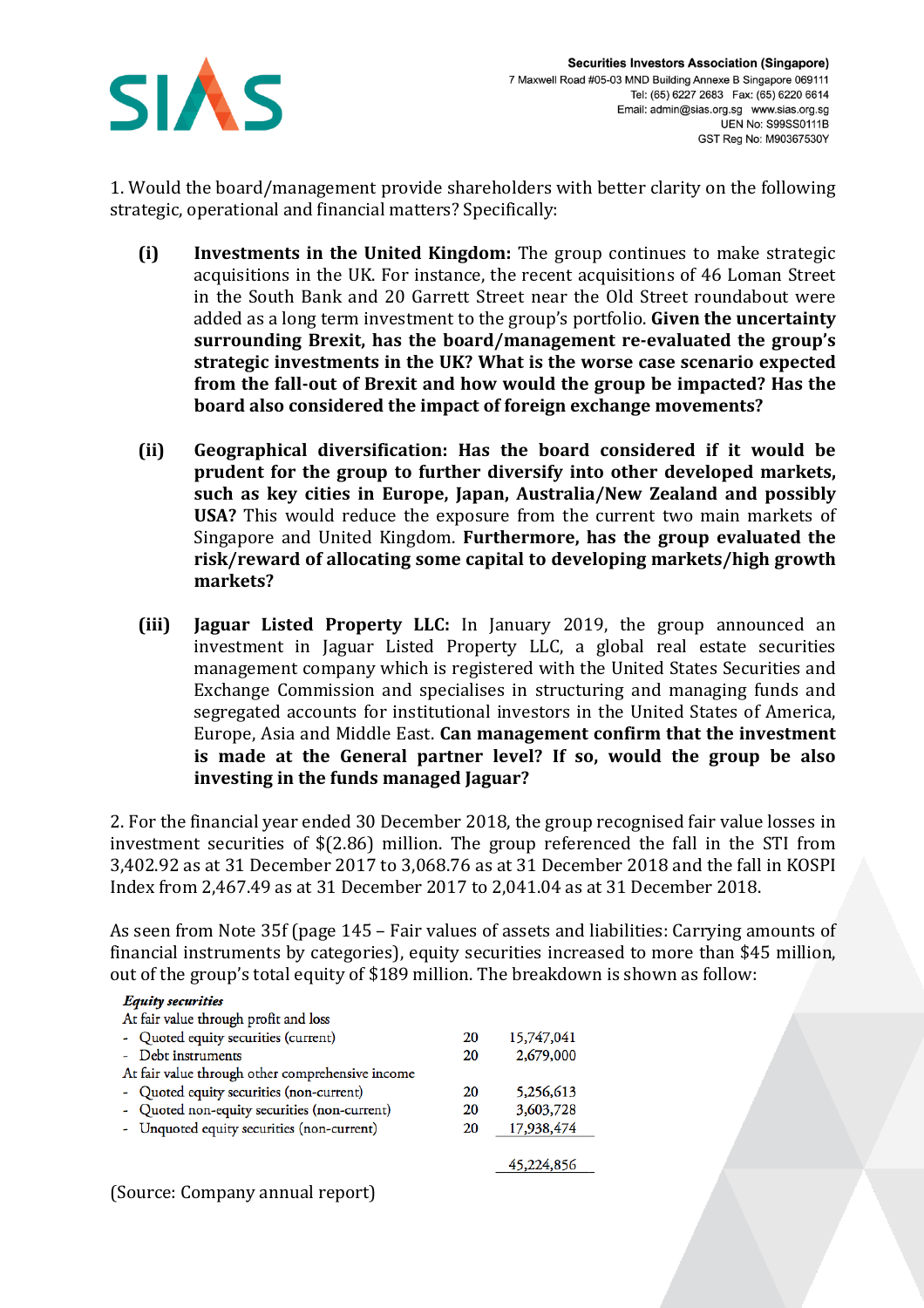

|                                                                                                                                                                                                                                                                                                                    | Group<br>31 December<br>2018<br>S                                                                        |
|--------------------------------------------------------------------------------------------------------------------------------------------------------------------------------------------------------------------------------------------------------------------------------------------------------------------|----------------------------------------------------------------------------------------------------------|
| <b>MTO Corporation Ltd</b><br>Pan Hong Holdings Group Ltd<br>Singapore Reinsurance Corporation Limited<br>DCG Asia Value Fund (Cayman)<br>Value Monetization III Ltd (BVI)<br>Majuven Fund 1 Ltd<br>Accion Asia Growth Fund (Cayman)<br>Gaw NP Capital Vietnam Fund 1 LP (Cayman)<br>GOGC Allen House, LP (Cayman) | 2,356,870<br>64,000<br>2,835,743<br>219,313<br>3,495,053<br>395,285<br>267,731<br>6,205,078<br>7,356,014 |
|                                                                                                                                                                                                                                                                                                                    | 23,195,087                                                                                               |

The breakdown of the group's unquoted equity securities is also shown in Note 20:

- **(i) Can the board elaborate further on the level of oversight of the group's investments in quoted securities? Is there an investment committee to manage the risk at the operational level?**
- **(ii) How are day-to-day investment decisions made by management? Who is the chief decision maker for the group's securities investments?**

## **(iii) Can the company also elaborate further on its investment mandate and investment criteria? In particular, how are the funds selected?**

3. In August 2018, the Monetary Authority of Singapore issued a revised Code of Corporate Governance ("2018 CG Code"). As a consequence of the revised 2018 CG Code, the Singapore Exchange has made amendments to its Listing Rules which came into effect on 1 January 2019, except for the rules on the 9-year tenure for independent directors and the requirement for independent directors to comprise one-third of the board which come into effect on 1 January 2022. Under the revised Listing Rules, the term of an independent director will be limited to nine years after which the long tenured directors will be subject to a two-tier vote by shareholders.

The independent chairman, Mr Hans Hugh Miller, was first appointed to the board on 3 January 2005. Accordingly, Mr Hans Hugh Miller has served on the board for more than 14 years.

- **(i) Has the nominating committee reviewed the overall desired competency matrix of the board and identified any gaps in skills or competencies that could be addressed in future director appointments?**
- **(ii) Has the company evaluated the impact of the 2018 CG Code and the amendments to the Listing Rules on the board?**

The nominating committee (NC) has stated that it is cognisant of the importance of board renewal and refreshment and the company has instituted the practice of maintaining a ready-pool of independent directors which the company may tap into, as and when required (page 35). The NC gets recommendations for suitable candidates through contacts and network of the board and where necessary, external recruitment companies.